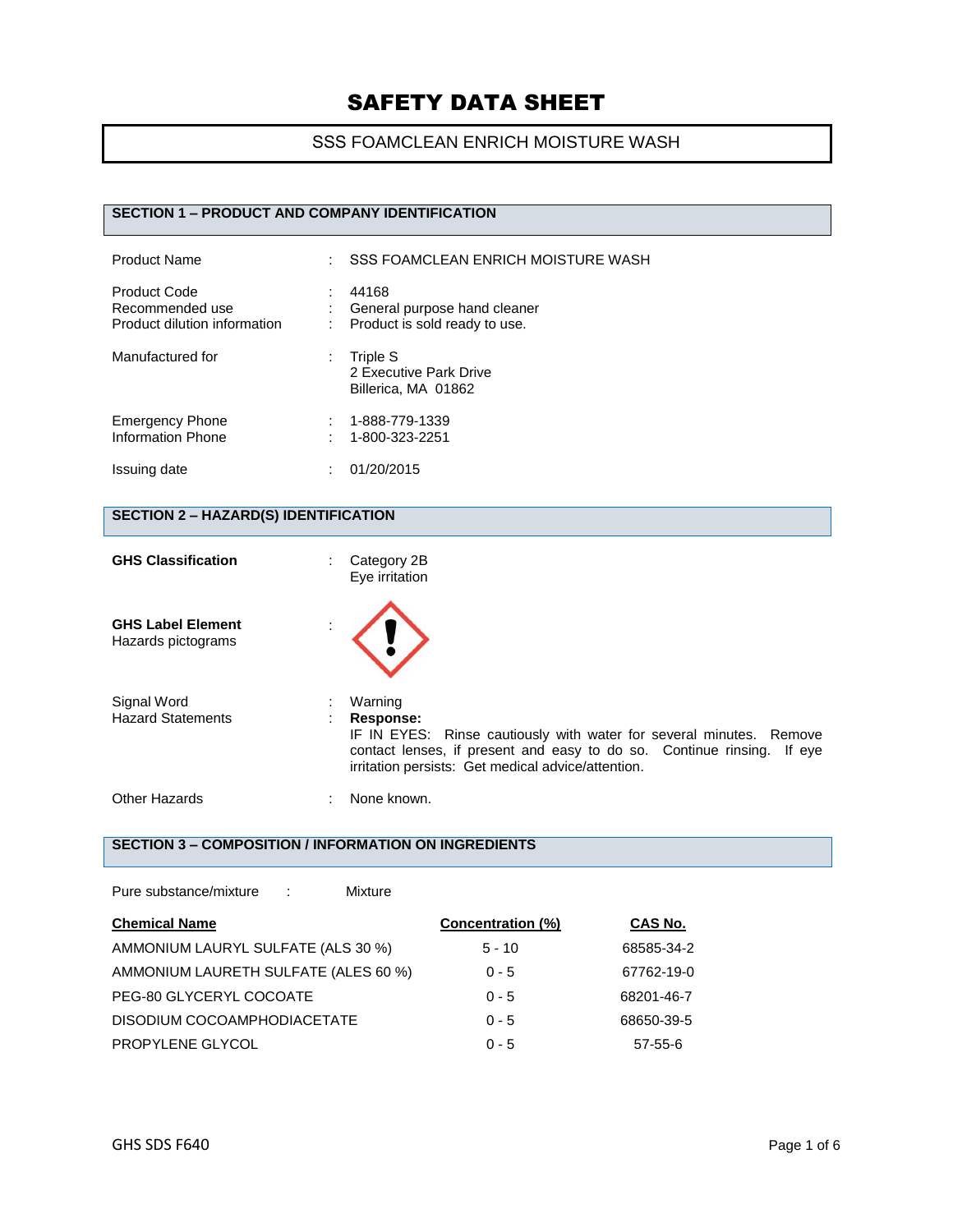## FOAMCLEAN ENRICH MOISTURE WASH

# **SECTION 4 – FIRST AID MEASURES**

| In case of eye contact     | Flush eyes under eyelids with plenty of cool water for at least 15 minutes. If<br>irritation persists, seek medical/advice attention.      |
|----------------------------|--------------------------------------------------------------------------------------------------------------------------------------------|
| In case of skin contact    | If irritation persists, wash with water.                                                                                                   |
| If ingested                | Contact a physician or Poison Control Center immediately. Do not induce<br>vomiting never give anything by mouth to an unconscious person. |
| If inhaled                 | Get medical attention if symptoms occur.                                                                                                   |
| Protection of first-aiders | No special precautions are necessary.                                                                                                      |
| Notes to physicians        | Treat symptomatically.                                                                                                                     |

# **SECTION 5 – FIRE-FIGHTING MEASURES**

| Suitable extinguishing media                      | Use extinguishing measures that are appropriate to local circumstances and<br>the surrounding environment.                                                                          |
|---------------------------------------------------|-------------------------------------------------------------------------------------------------------------------------------------------------------------------------------------|
| Unsuitable extinguishing media                    | None known.                                                                                                                                                                         |
| Specific hazards during                           | No flammable or combustible.                                                                                                                                                        |
| firefighting<br>Hazardous combustions             | Carbon oxides                                                                                                                                                                       |
| products                                          |                                                                                                                                                                                     |
| Special protective equipment<br>for fire-fighters | Use personal protective equipment.                                                                                                                                                  |
| Specific extinguishing methods                    | Fire residues and contaminated fire extinguishing water must be disposed of<br>in accordance with local regulations. In the event of fire and/or explosion do<br>not breathe fumes. |

#### **SECTION 6 – ACCIDENTAL RELEASE MEASURES**

| Personal precautions<br>Environmental precautions | No special measures required.<br>Avoid contact of large amounts of spilled material runoff with soil and |
|---------------------------------------------------|----------------------------------------------------------------------------------------------------------|
|                                                   | surface waterways.                                                                                       |
| Methods of cleaning up                            | Absorb with inert material. Use a water rinse for final clean-up.                                        |

#### **SECTION 7 – HANDLING AND STORAGE**

| Handling | Wash hands after handling.                                    |
|----------|---------------------------------------------------------------|
| Storage  | Keep out of reach of children. Keep container tightly closed. |
|          | Store between 32 to 122 degrees F.                            |

#### **SECTION 8 – EXPOSURE CONTROLS / PERSONAL PROTECTION**

Ingredients with workplace control parameters.

| <b>Ingredients</b>      | CAS-No.       | Form of exposure | <b>Permissible</b><br>Concentration | <b>Basis</b><br>____ |
|-------------------------|---------------|------------------|-------------------------------------|----------------------|
| <b>PROPYLENE GLYCOL</b> | $57 - 55 - 6$ | TWA              | 10 mg/m $3$                         | WEEL                 |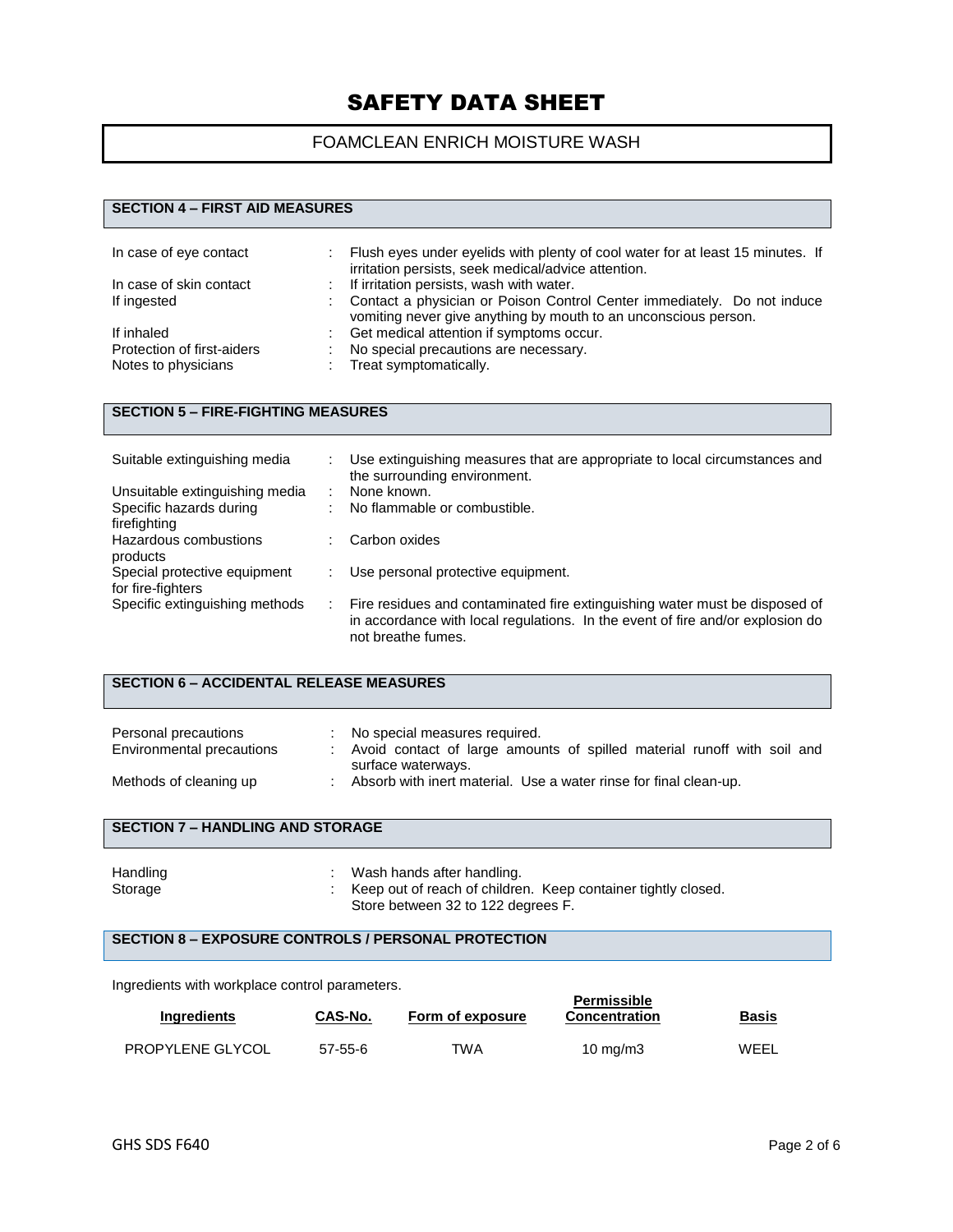### FOAMCLEAN ENRICH MOISTURE WASH

| Engineering measures                                               | Good general ventilation should be sufficient to control workers exposure to<br>airborne contamination.                                                                                                                      |
|--------------------------------------------------------------------|------------------------------------------------------------------------------------------------------------------------------------------------------------------------------------------------------------------------------|
| Personal protection<br>Eyes<br>Hands<br><b>Skin</b><br>Respiratory | Eye protection should be used when splashing may occur.<br>No protective equipment is needed under normal use.<br>No protective equipment is needed under normal use.<br>No protective equipment is needed under normal use. |

#### **Consult local authorities for acceptable exposure limits.**

#### **SECTION 9 – PHYSICAL AND CHEMICAL PROPERTIES**

Appearance: Water thin medium green liquid Upper/lower flammability limits: N/A<br>Odor: Jasmine fragrance Vapor pressure: N/A Odor: Jasmine fragrance<br>
Odor Threshold: No data available<br>
Vapor density: N/A Odor Threshold: No data available<br>ph: 6.5 typical ph: 6.5 typical ph: 6.5 typical consider the Relative density: No data available.<br>
Melting point/freezing point: N/A Solubility (ies): No data available. Melting point/freezing point: N/A Solubility (ies): No data available.<br>
Initial boiling and boiling range: N/A Partition coefficient: n-octanol/wat Flash point: N/A<br>
Evaporation rate: <1 Channel Autor: Necomposition temperature: N/A Flammability (solid, gas): No data available

Initial boiling and boiling range: N/A Partition coefficient: n-octanol/water: No data available.<br>Flash point: N/A Class Auto ignition temperature: N/A Decomposition temperature: No data available.<br>Viscosity: N/A

#### **SECTION 10 – STABILITY AND REACTIVITY**

| Stability                | ÷.  | The product is stable under normal conditions.                 |
|--------------------------|-----|----------------------------------------------------------------|
| Possibility of hazardous | t i | No dangerous reaction is known under conditions of normal use. |
| reactions                |     |                                                                |
| Conditions to avoid      | ٠   | None known.                                                    |
| Incompatible materials   | ٠.  | None known.                                                    |
| Hazardous decomposition  |     | : Carbon oxides                                                |
| products                 |     |                                                                |

#### **SECTION 11 – TOXICOLOGICAL INFORMATION**

| Information on likely routines of | : Inhalation, eye contact, skin contact. |
|-----------------------------------|------------------------------------------|
| exposure                          |                                          |

#### **Potential Health Effects**

| Eyes              | : Cause of irritation.                                        |
|-------------------|---------------------------------------------------------------|
| <b>Skin</b>       | : Health injuries are not known or expected under normal use. |
| Ingestion         | : Health injuries are not known or expected under normal use. |
| <b>Inhalation</b> | : Health injuries are not known or expected under normal use. |
| Chronic exposure  | : Health injuries are not known or expected under normal use. |
|                   |                                                               |

#### **Experience with Human Exposure**

| Eye contact  | : Redness, irritation.           |
|--------------|----------------------------------|
| Skin contact | : No symptoms known or expected. |
| Ingestion    | : No symptoms known or expected. |
| Inhalation   | : No symptoms known or expected. |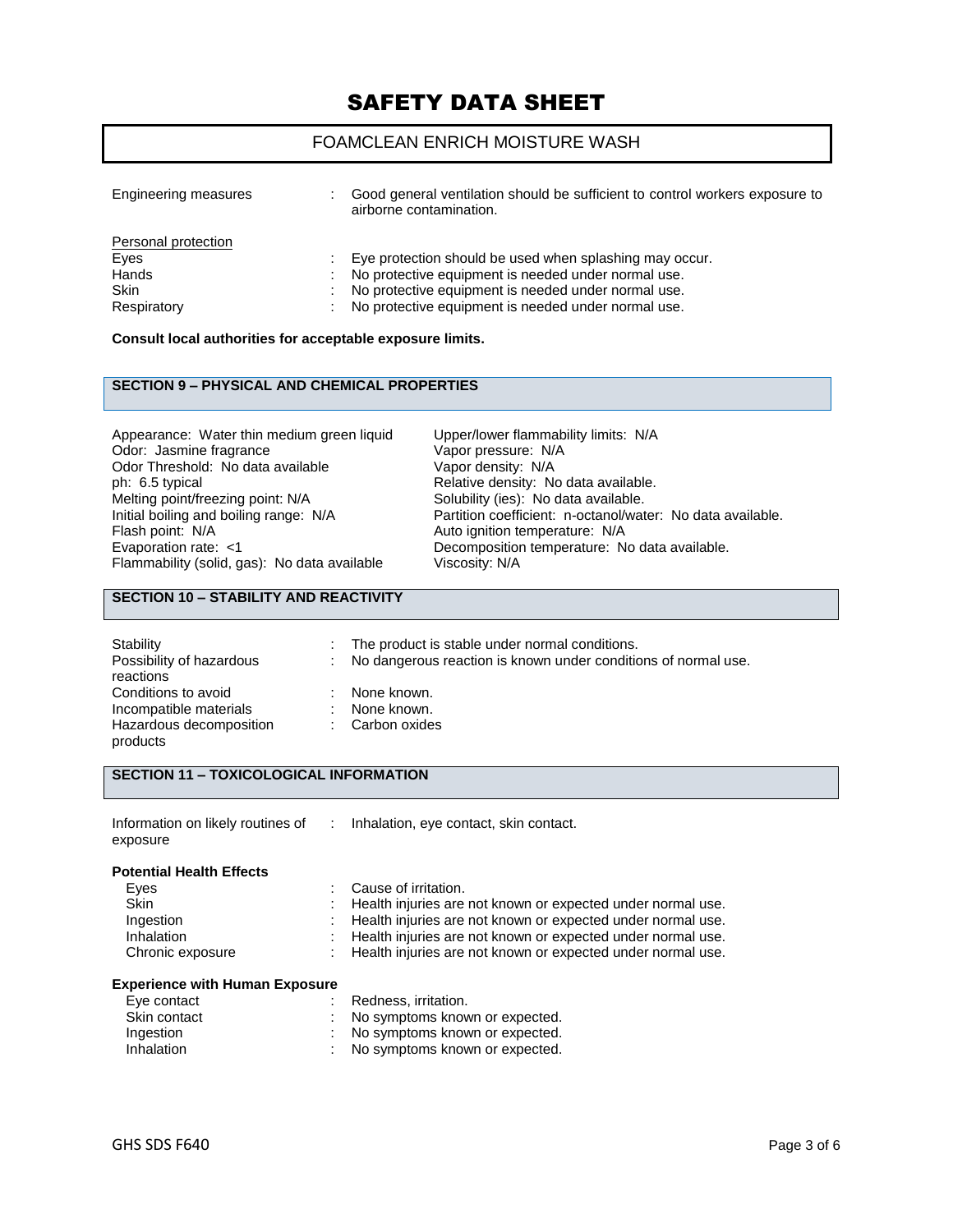# FOAMCLEAN ENRICH MOISTURE WASH

| <b>Toxicity</b><br>Acute oral toxicity                                          |   | Acute toxicity estimate: >5,000 mg/kg                                                                                                                           |
|---------------------------------------------------------------------------------|---|-----------------------------------------------------------------------------------------------------------------------------------------------------------------|
| Acute inhalation toxicity<br>Acute dermal toxicity<br>Skin corrosion/irritation |   | No data available<br>Acute toxicity estimate: >5,000 mg/kg<br>No data available                                                                                 |
| Serious eye damage/eye<br>irritation                                            | ÷ | Mild eye irritation.                                                                                                                                            |
| Respiratory or skin<br>sensitization                                            |   | : No data available.                                                                                                                                            |
| Carcinogenicity                                                                 |   |                                                                                                                                                                 |
| IARC                                                                            |   | No component of this product present at levels greater than or equal to 0.1%<br>is identified as a probable, possible or confirmed human carcinogen by<br>IARC. |
| <b>OSHA</b>                                                                     |   | No ingredient of this product presents at levels greater than or equal to 0.1%<br>is identified as a carcinogen or potential carcinogen by OSHA.                |
| <b>NTP</b>                                                                      |   | No ingredient of this product present at levels greater than or equal to 0.1%<br>is identified as a known or anticipated carcinogen by NTP.                     |

| <b>SECTION 12 - ECOLOGICAL INFORMATION</b>  |  |                                                                                                                                                                                                                                                                                                      |  |
|---------------------------------------------|--|------------------------------------------------------------------------------------------------------------------------------------------------------------------------------------------------------------------------------------------------------------------------------------------------------|--|
| <b>Ecological Tests</b>                     |  | Data is not available.                                                                                                                                                                                                                                                                               |  |
| Environmental Impact                        |  | The product ingredients are expected to be safe for the environment at the<br>concentrations predicted under normal use and accidental spill scenarios.<br>Packaging components are compatible with the conventional solid waste<br>management practices.                                            |  |
| <b>SECTION 13 - DISPOSAL CONSIDERATIONS</b> |  |                                                                                                                                                                                                                                                                                                      |  |
| Disposal methods                            |  | The product should not be allowed to enter drains, water courses or the soil.<br>When possible recycling is preferred to disposal or incineration. If recycling<br>is not practicable, dispose of in compliance with local regulations. Dispose<br>of wastes in an approved waste disposal facility. |  |
| Disposal considerations                     |  | Dispose of as unused product. Empty containers should be taken to an<br>approved waste handling site for recycling or disposal. Do not reuse empty<br>containers.                                                                                                                                    |  |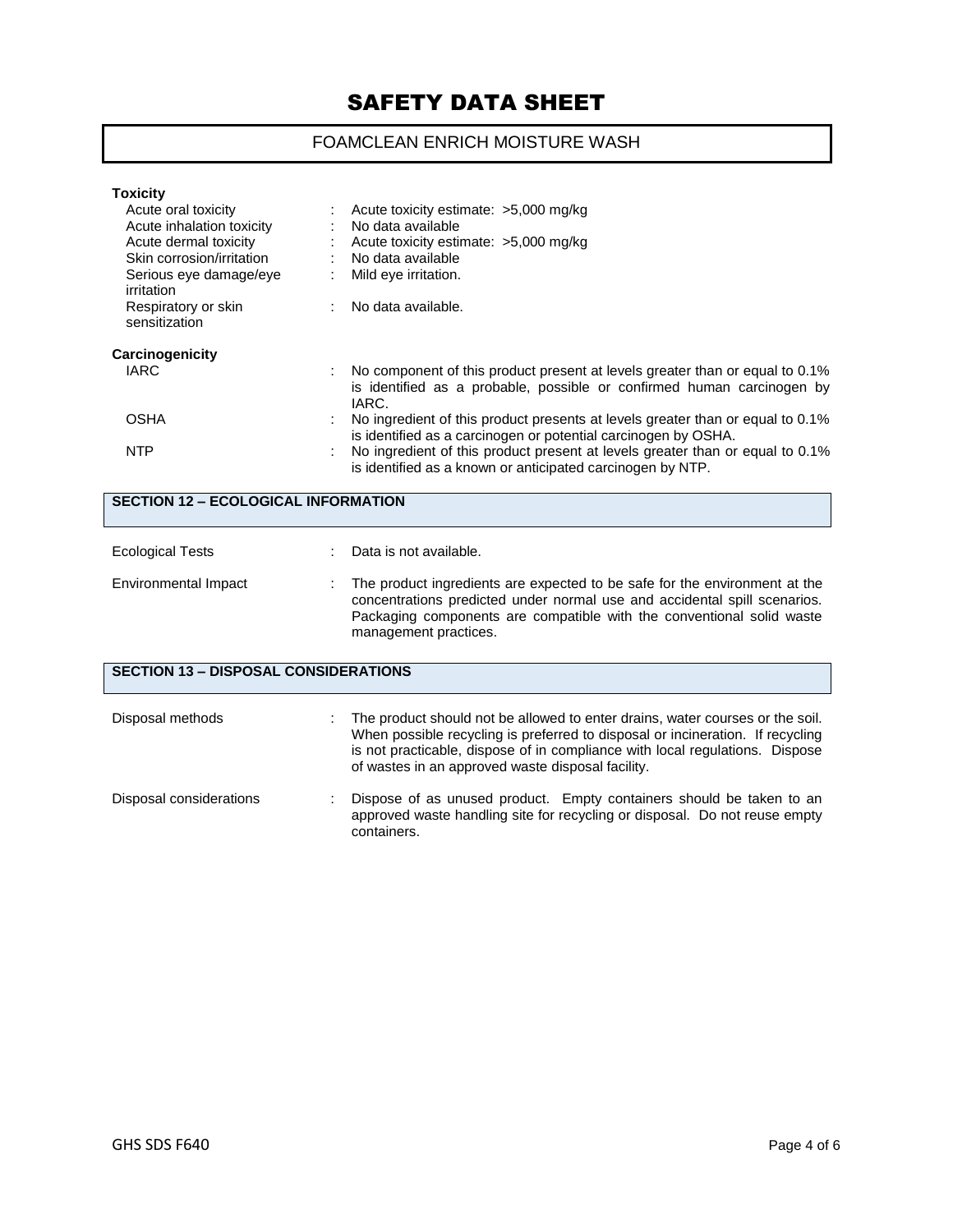## FOAMCLEAN ENRICH MOISTURE WASH

### **SECTION 14 – TRANSPORT INFORMATION**

Certain shipping modes or package sizes may have exceptions from the transport regulations. The classification provided may not reflect those exceptions and may not apply to all shipping modes or package sizes. The shipper / consignor / sender are responsible to ensure that the packaging, labeling, and markings are in compliance with the selected mode of transport.

| <b>Shipment</b> | <b>Identification Number</b> | <b>Proper</b><br><b>Shipping</b><br><b>Name</b> | <b>Hazardous</b><br><b>Classification</b> | Packaging<br>Group |
|-----------------|------------------------------|-------------------------------------------------|-------------------------------------------|--------------------|
| US DOT          | Not dangerous goods          | N/A                                             | N/A                                       | None               |
| IATA (Air)      | Not dangerous goods          | N/A                                             | N/A                                       | None               |
| IMDG (Vessel)   | Not dangerous goods          | N/A                                             | N/A                                       | None               |

# **SECTION 15 – REGULATORY INFORMATION**

#### **U.S. Federal regulations**

| <b>TSCA 8(b) Inventory</b>       | $\bullet$ | All components are listed or exempted. |
|----------------------------------|-----------|----------------------------------------|
| SARA 302/304/311/312             | $\bullet$ | No listed substance.                   |
| <b>Extremely Hazardous</b>       |           |                                        |
| <b>Substances</b>                |           |                                        |
| SARA 302/304 Emergency           |           | No listed substance.                   |
| <b>Planning and Notification</b> |           |                                        |